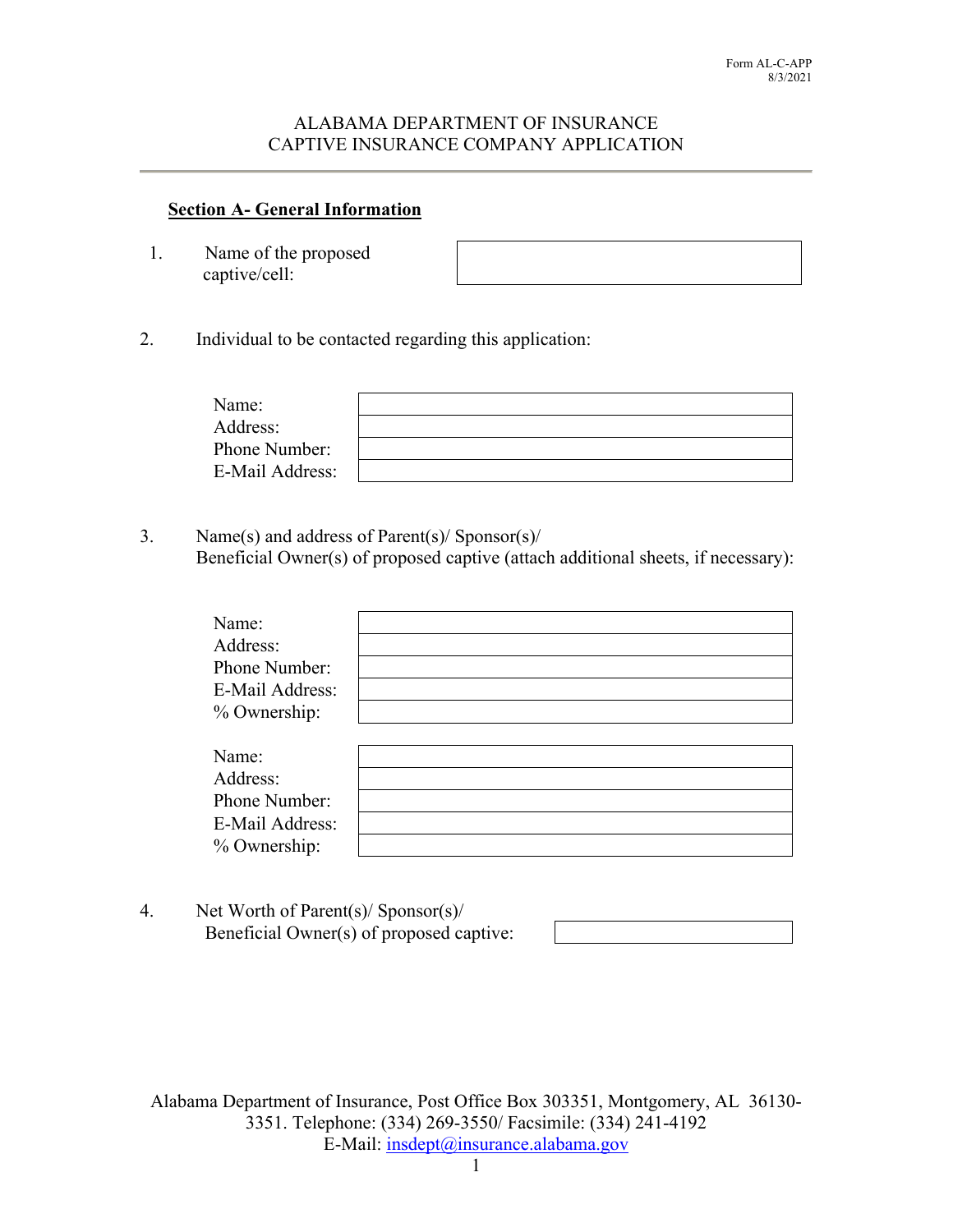- 5. Please explain the relationship among parent(s)/ beneficial owner(s), etc.
- 6. Provide a copy of the annual report and/or 10K or personal financial statement(s) of the Parent(s)/ Sponsor(s)/Beneficial Owner(s) of proposed captive. (Documents will be considered confidential pursuant to ALA. Code 27-31B-3.)
- 7. Type of proposed captive:



If the applicant is a cell seeking approval to operate under a licensed protected cell captive identify the licensed core the cell will operate under.

If the applicant is an agency captive identify the licensed producer(s) that will own or control the captive.

| Product(s): |  |
|-------------|--|
|             |  |
|             |  |

- 8. Organization form of proposed captive:
	- Stock Mutual Reciprocal LLC
- 9. Principal place of business/ location of books and records within the State of Alabama of proposed captive:

| Principal Place of |  |
|--------------------|--|
| Business:          |  |
|                    |  |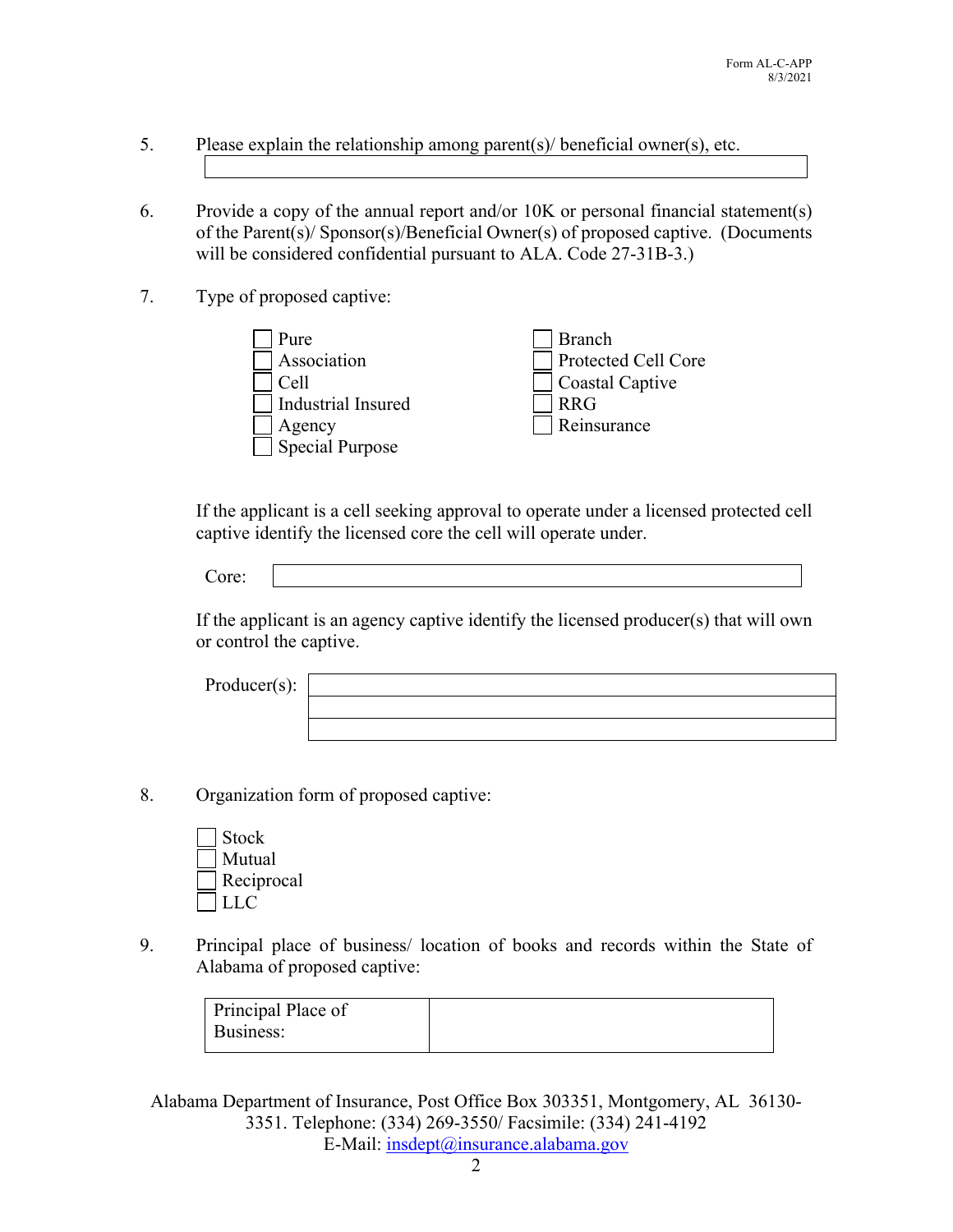| Location of Books and   |  |
|-------------------------|--|
| Records (if different): |  |

10. Name of Directors of proposed captive at least one of which must reside within the State of Alabama (List below and attach biographical affidavit Form AL-C-BIO for each.):

| Name:<br>Employer:<br>Position:<br>Position with Proposed Captive:<br>Alabama Resident? | Yes | No             |
|-----------------------------------------------------------------------------------------|-----|----------------|
| Name:                                                                                   |     |                |
| Employer:                                                                               |     |                |
| Position:                                                                               |     |                |
| Position with Proposed Captive:<br>Alabama Resident?                                    | Yes | No             |
|                                                                                         |     |                |
| Name:                                                                                   |     |                |
| Employer:                                                                               |     |                |
| Position:                                                                               |     |                |
| Position with Proposed Captive:                                                         |     |                |
| Alabama Resident?                                                                       | Yes | No.            |
| Name:                                                                                   |     |                |
| Employer:                                                                               |     |                |
| Position:                                                                               |     |                |
| Position with Proposed Captive:                                                         |     |                |
| Alabama Resident?                                                                       | Yes | No.            |
| Name:                                                                                   |     |                |
| Employer:                                                                               |     |                |
| Position:                                                                               |     |                |
| Position with Proposed Captive:                                                         |     |                |
| Alabama Resident?                                                                       | Yes | N <sub>o</sub> |
| Name:                                                                                   |     |                |
| Employer:                                                                               |     |                |
| Position:                                                                               |     |                |
| Position with Proposed Captive:                                                         |     |                |
| Alabama Resident?                                                                       | Yes | No             |
| Alabama Department of Insurance, Post Office Box 303351, Montgomery, AL 36130-          |     |                |

3351. Telephone: (334) 269-3550/ Facsimile: (334) 241-4192 E-Mail: insdept@insurance.alabama.gov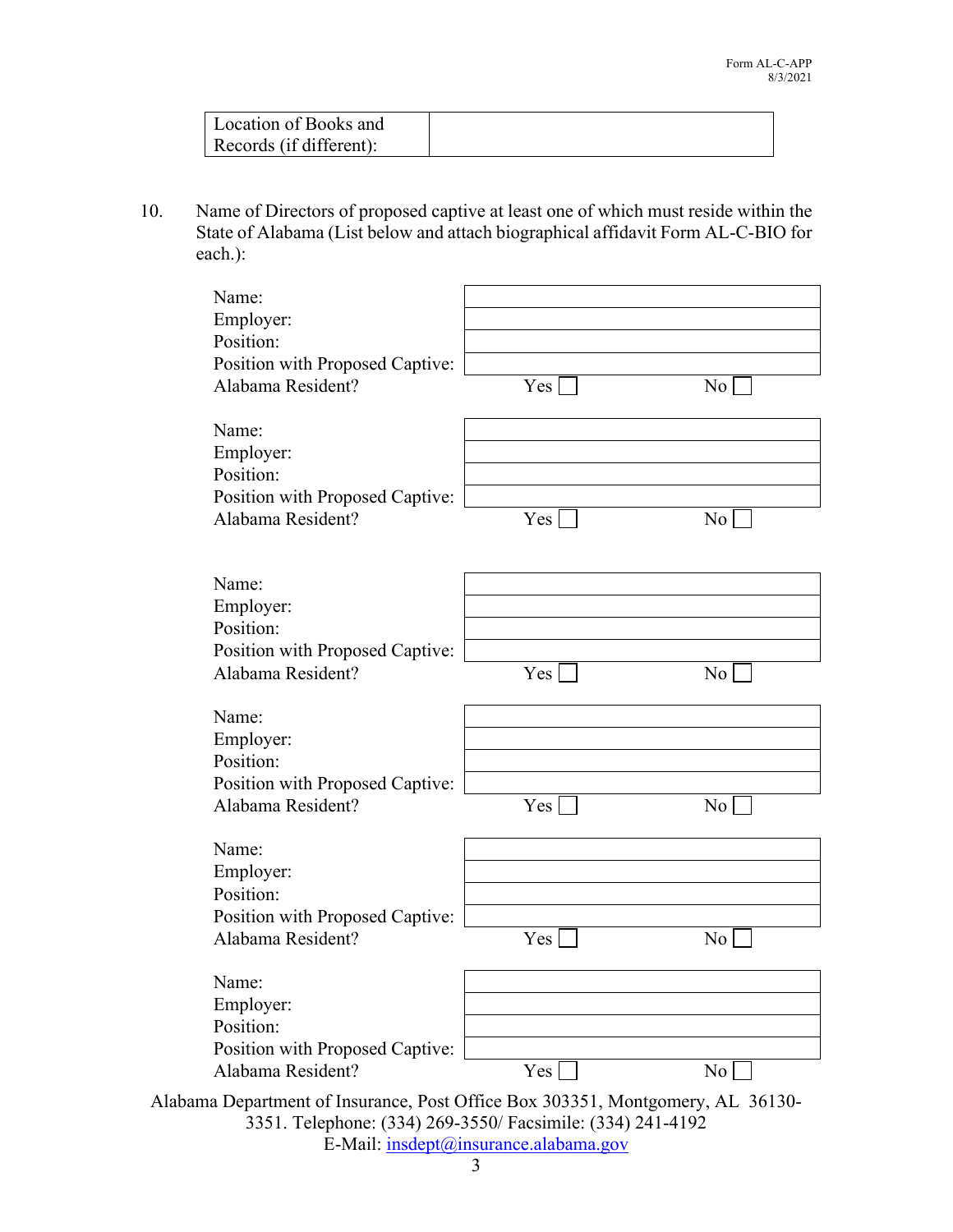11. Name of Officers of proposed captive (List below and attach biographical affidavit Form AL-C-BIO for each.):

| Name:             |  |
|-------------------|--|
|                   |  |
| Position with     |  |
| Proposed Captive: |  |
|                   |  |
|                   |  |
| Name:             |  |
| Position with     |  |
|                   |  |
| Proposed Captive: |  |
|                   |  |
| Name:             |  |
|                   |  |
| Position with     |  |
| Proposed Captive: |  |
|                   |  |
|                   |  |
| Name:             |  |
| Position with     |  |
| Proposed Captive: |  |
|                   |  |
|                   |  |
| Name:             |  |
| Position with     |  |
|                   |  |
| Proposed Captive: |  |
|                   |  |
| Name:             |  |
|                   |  |
| Position with     |  |
| Proposed Captive: |  |

- 12. If the proposed captive is to be an Industrial Insured Captive, provide the following.
	- a. Name and address of each full-time employee acting as an Insurance Manager or Buyer.

| Name | Address |
|------|---------|
|      |         |
|      |         |
|      |         |
|      |         |
|      |         |

b. Aggregate annual premium: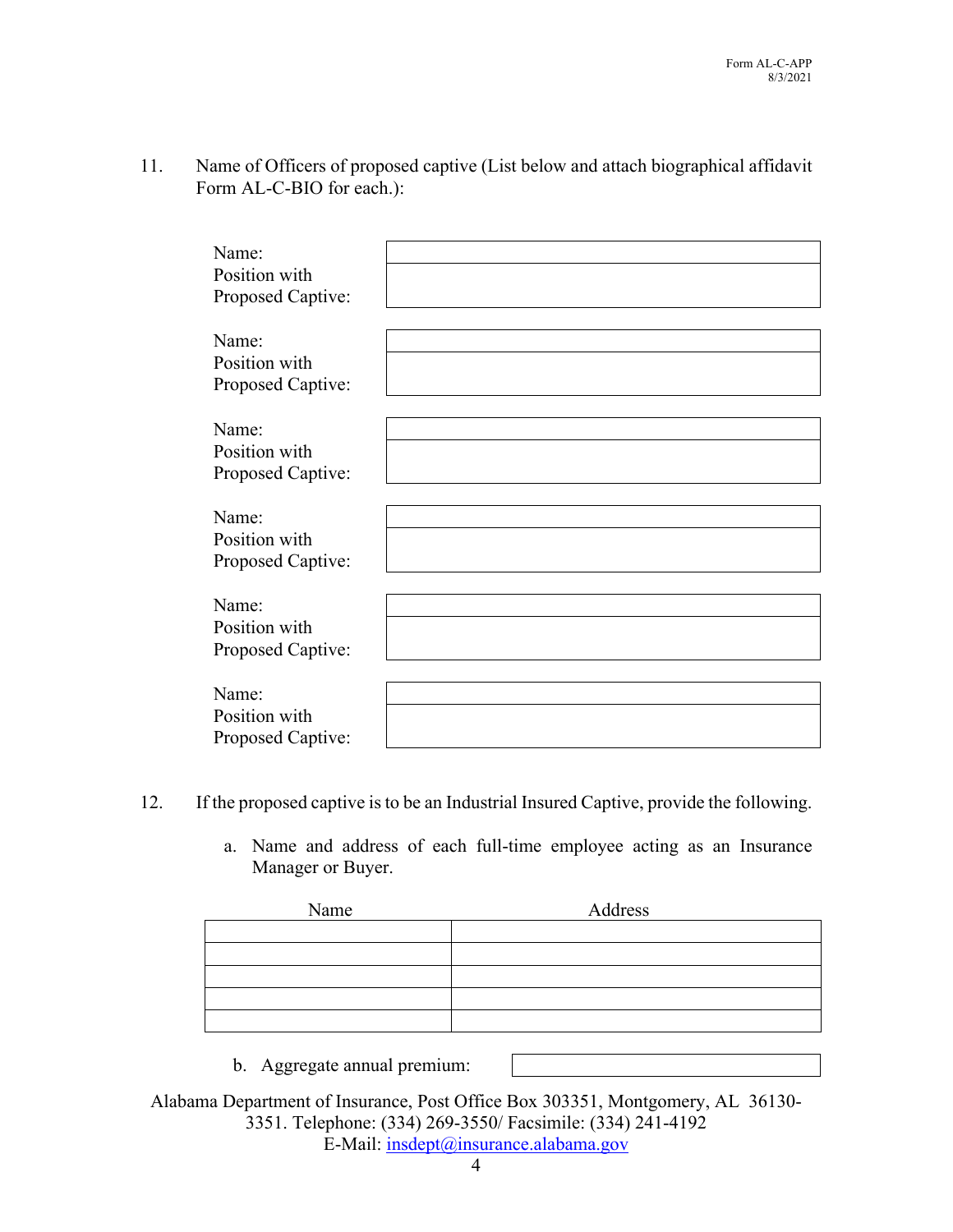c. Number of full-time employees:

### **SECTION B- FINANCIAL INFORMATION**

13. Stock Company:

a. Capital and/or surplus of the company:

| Initial capital: |  |
|------------------|--|
| Initial Surplus: |  |
| Total:           |  |

b. Form of minimum required capital and surplus and identity of financial institution:

| -<br>. . |  |
|----------|--|

Financial Institution:

| Name:         |  |
|---------------|--|
| Address:      |  |
| Contact:      |  |
| Phone Number: |  |
| E-Mail:       |  |

 c. Form of additional capital and surplus and identity of financial institution (attach copy of investment plan if form is other than cash or LOC):

|--|

Financial Institution:

| Name:         |  |
|---------------|--|
| Address:      |  |
| Contact:      |  |
| Phone Number: |  |
| E-Mail:       |  |

d. Type of stocks to be authorized:

|  | <b>Selling Price</b> |
|--|----------------------|
|  |                      |
|  |                      |

e. Location of shares of stock: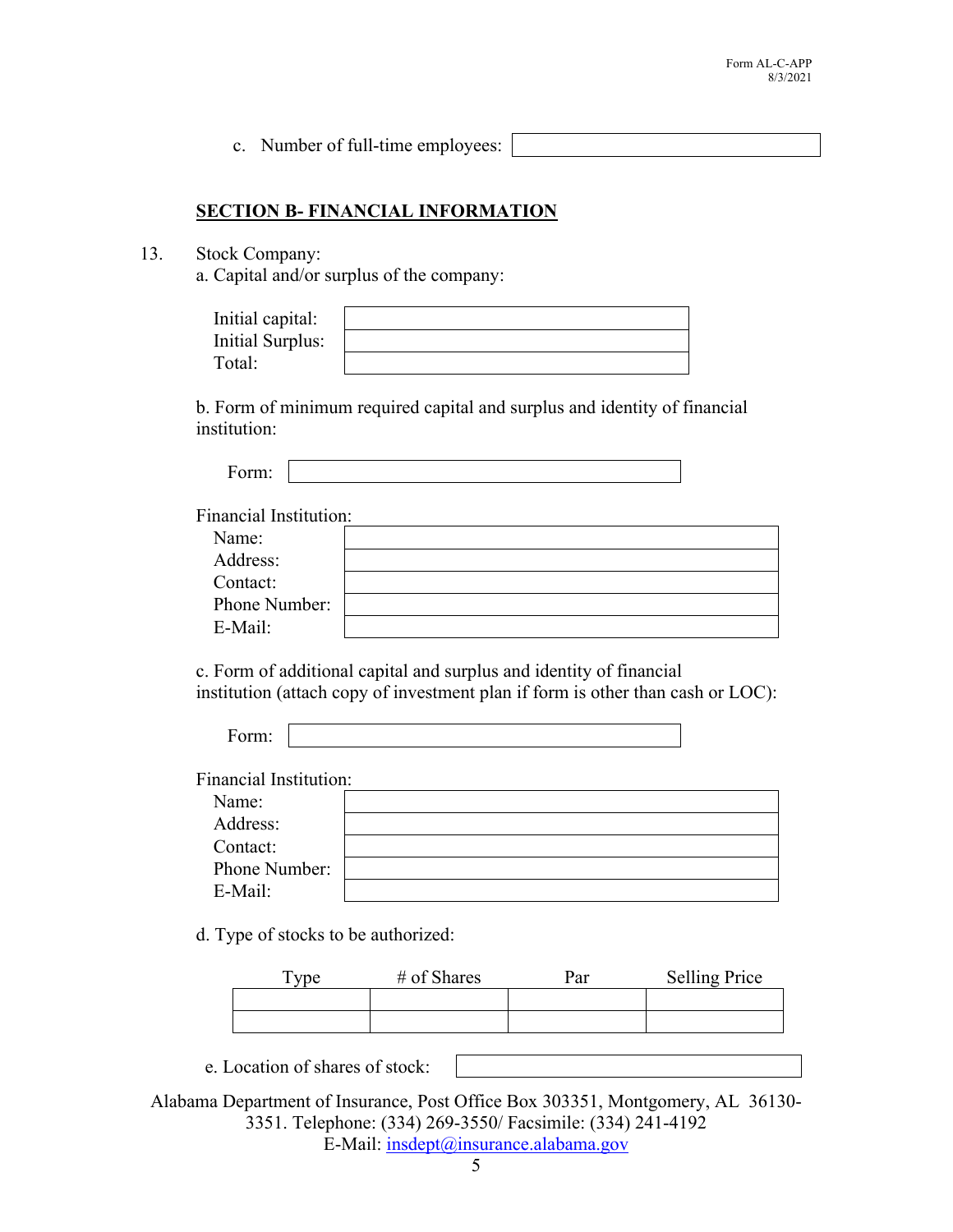14. Mutual or Reciprocal Company:

Amount of contributed surplus:

15. If Letter(s) of Credit (LOC) are used for capitalizing/funding the proposed captive/cell, please provide the following (use additional sheets if necessary). Form AL-C-LOC must by furnished with this Application.

| Type $(s)$ of LOC:       |                                 |
|--------------------------|---------------------------------|
| Amount:                  |                                 |
| Name of Issuing Bank:    |                                 |
| Address of Issuing Bank: |                                 |
| Issued in favor of:      | Alabama Department of Insurance |

| Alabama Denartment of Insurance |
|---------------------------------|

# **SECTION C- SERVICE PROVIDERS**

- 16. Attach a copy of the executed Service Agreement/ Engagement Letter for all of the indicated service providers. If not available, provide explanation.
	- a. Captive Management Firm (Attach Form AL-C-MGR if not already approved)

| Name:                |  |
|----------------------|--|
| Address:             |  |
| Phone Number:        |  |
| E-Mail:              |  |
| <b>Contact Name:</b> |  |

b. Attorney

| Name:                |  |
|----------------------|--|
| Address:             |  |
| Phone Number:        |  |
| E-Mail:              |  |
| <b>Contact Name:</b> |  |
| $ASB#$ :             |  |

c. Claims Administrator

| Name:         |  |
|---------------|--|
| Address:      |  |
| Phone Number: |  |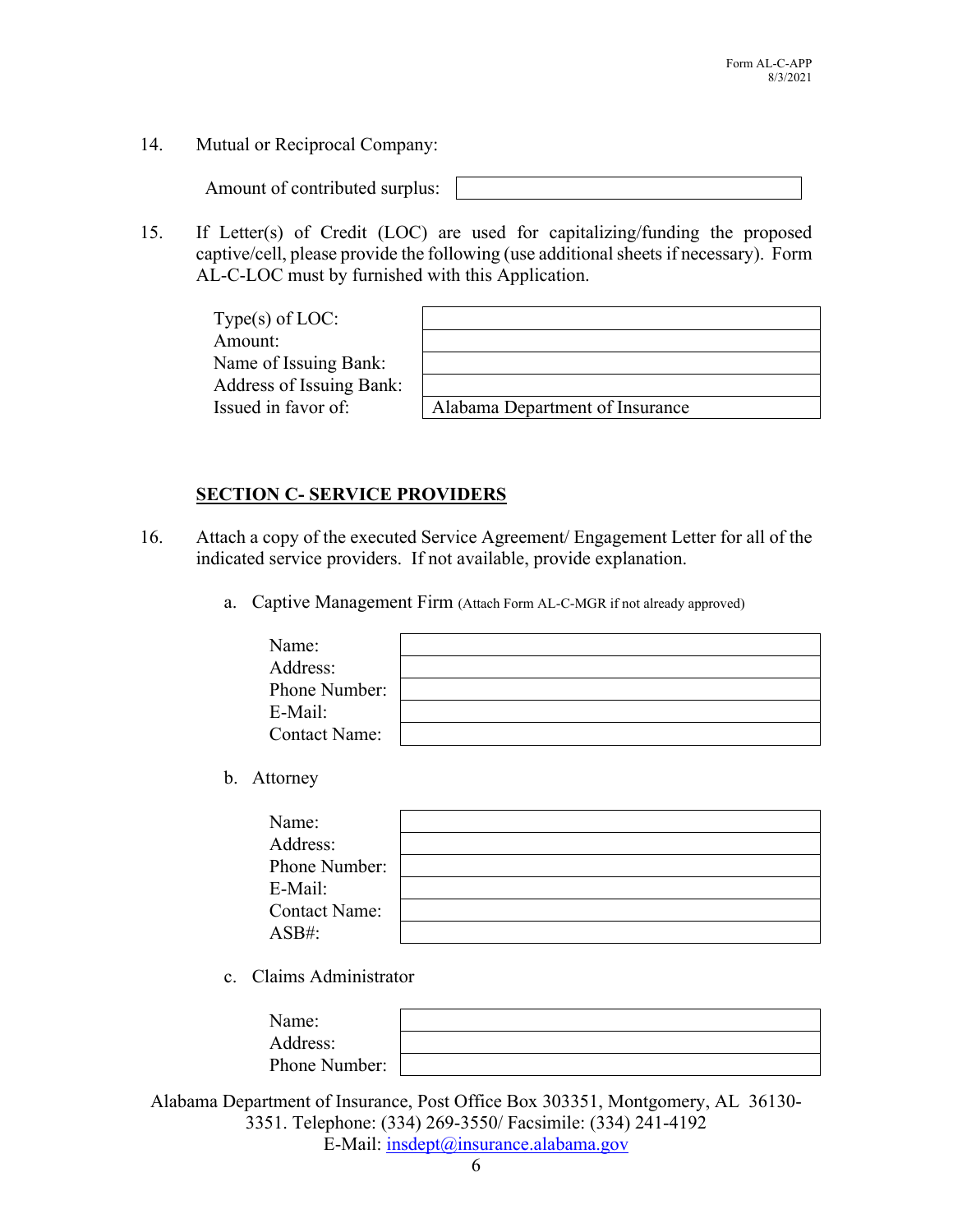| $F$ -Mail·           |  |
|----------------------|--|
| <b>Contact Name:</b> |  |

d. Certified Public Accountant (Attach Form AL-C-CPA if not already approved)

| Name:                  |  |
|------------------------|--|
| Address:               |  |
| Phone Number:          |  |
| E-Mail:                |  |
| <b>Contact Name:</b>   |  |
| Alabama Certificate #: |  |
| Alabama Permit#:       |  |
| Permit Expiration      |  |
| Date:                  |  |

e. Actuary (Attach Form AL-C-ACT if not already approved)

| Name:                |  |
|----------------------|--|
| Address:             |  |
| Phone Number:        |  |
| E-Mail:              |  |
| <b>Contact Name:</b> |  |

f. Reinsurance Broker

| Name:                |  |
|----------------------|--|
| Address:             |  |
| Phone Number:        |  |
| E-Mail:              |  |
| <b>Contact Name:</b> |  |

g. Reinsurance Intermediary

| Name:                |  |
|----------------------|--|
| Address:             |  |
| Phone Number:        |  |
| E-Mail:              |  |
| <b>Contact Name:</b> |  |
| Alabama License #:   |  |

# **SECTION D- ATTACHMENTS**

17. Include the following with this application: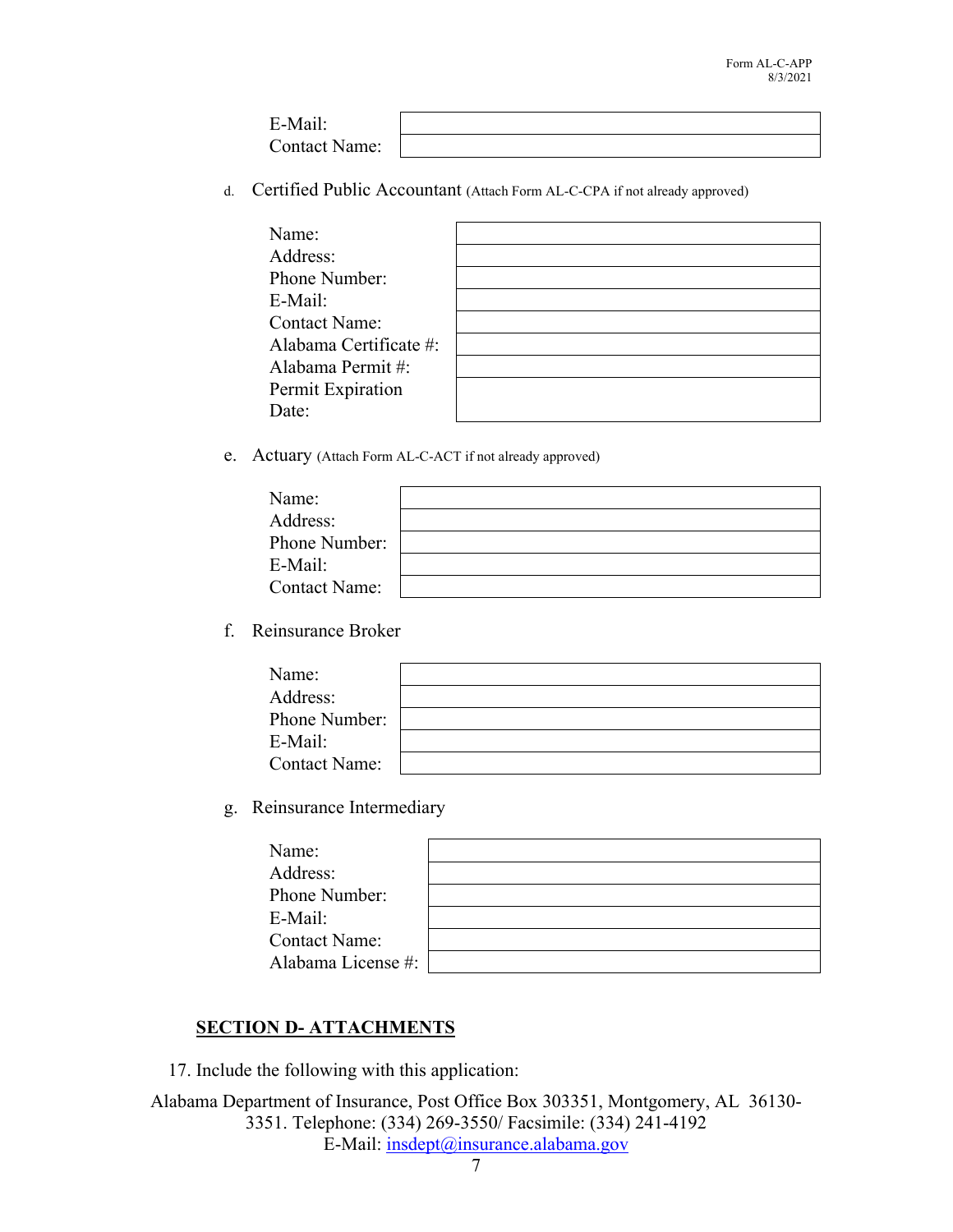- a. Coverage/ Limits/ Reinsurance form(s).
- b. Certified copy of Captive's certificate of incorporation, articles of association and bylaws or, if a reciprocal, a certified copy of the power of attorney and subscribers agreement.
- c. A non-refundable fee of \$400. (Application fee of \$200.00 plus a nonrefundable application examination fee of \$200.00.)
- d. A non-refundable actuarial fee will be billed to the applicant if necessary.
- e. A feasibility study prepared by an actuary to include an expected scenario as well as two adverse scenarios one of which must result in insolvency.
- f. Statement of Benefit to Alabama.
- g. Biographical affidavits for each officers and directors.
- h. If applicant is an Association Captive, give history, purpose, size and other details of parent association.
- i. List of all other providers and their responsibilities together with how fees for services rendered are to be charged.
- j. A detailed Plan of Operation with supporting data including:
	- 1. Risks to be insured.
	- 2. Fronting company if operating as a reinsurer.
	- 3. Expected net annual premium income.
	- 4. Maximum retained risk (per loss and annual aggregate).
	- 5. Rating program.
	- 6. Reinsurance program.
	- 7. Organization and responsibility for loss prevention and safety including the main procedures followed and steps taken to deal with events prior to possible claims.
	- 8. Loss experience for past five years together with projections for the ensuing five years.
	- 9. Organizational chart.
	- 10. Financial projections on an expected and worse case scenario

Items 1, 3, 4 and 10 above should be projected for a five-year period. Provide all assumptions used in determining the projected amounts.

### **SECTION E- REGISTERED AGENT FOR SERVICE OF PROCESS**

 An executed form AL-C-ASP must be included with the application designating the proposed captives Alabama resident agent to accept service of process.

### **SECTION F- AGREEMENT TO SUBMIT TO EXAMINATION**

An executed form AL-C-EXM must be included with the application.